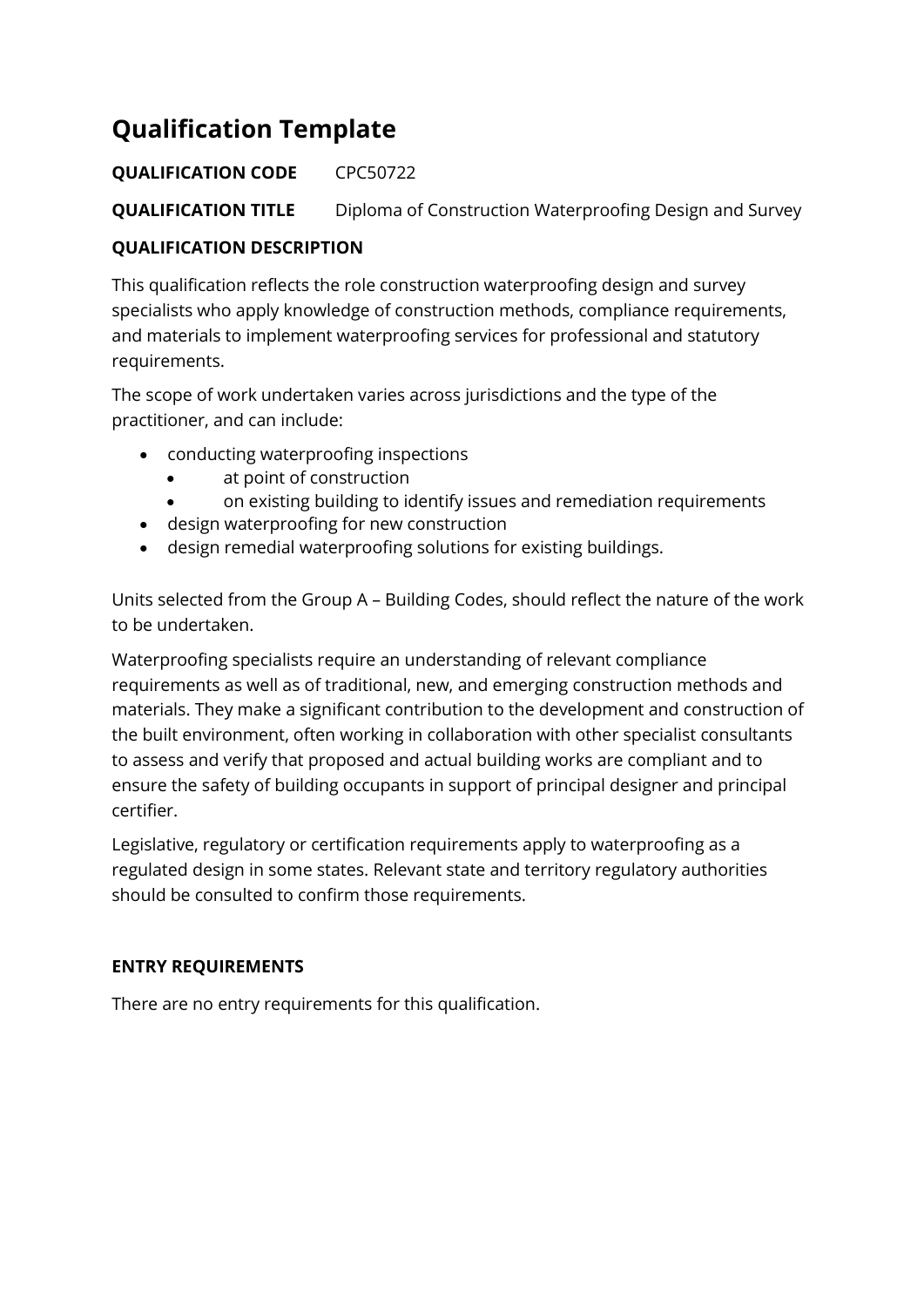## **PACKAGING RULES**

To achieve this qualification, competency must be demonstrated in:

- 16 units of competency:
- 11 core units
- 5 electives

The elective units must ensure the integrity of the Australian Qualifications Framework (AQF) qualification alignment, contribute to a valid, industry-supported vocational outcome and are to be chosen as follows:

- At least 1 unit must be chosen from elective group A Building Codes.
- **•** The remaining elective units may be chosen from elective group B General Electives.

#### **Core units**

BSBAUD513 Report on quality audits CPPBDN5110 Inspect and assess sites to inform design process CPCCBC4003 Select, prepare and administer a construction contract CPCCBC4012 Read and interpret plans and specifications CPCCBC4014 Prepare simple building sketches and drawings CPCCWPXXXX Design external above ground waterproofing CPCCWPXXXX Design waterproofing systems to internal wet areas CPCCWPXXXX Design below ground waterproofing CPCCWPXXXX Determine origin of water and moisture ingress into buildings\* CPCCWPXXXX Survey waterproofing systems CPCCWPXXXX Prepare a scope of works for remedial waterproofing

#### **Elective Units**

#### **Elective Group A – Building Codes**

CPCCBC4001 Apply building codes to Class 1 and 10 buildings CPCCBC4053 Apply building codes and standards to the construction process for Class 2 to 9 Type C buildings CPCCBC6001 Apply building codes and standards to the construction process for large building projects

#### **Elective Group B – General Electives**

BSBPMG532 Manage project quality BSBWRT411 Write complex documents BSBOPS505 Manage organisational customer services CPCCWP3005 Assess construction waterproofing processes